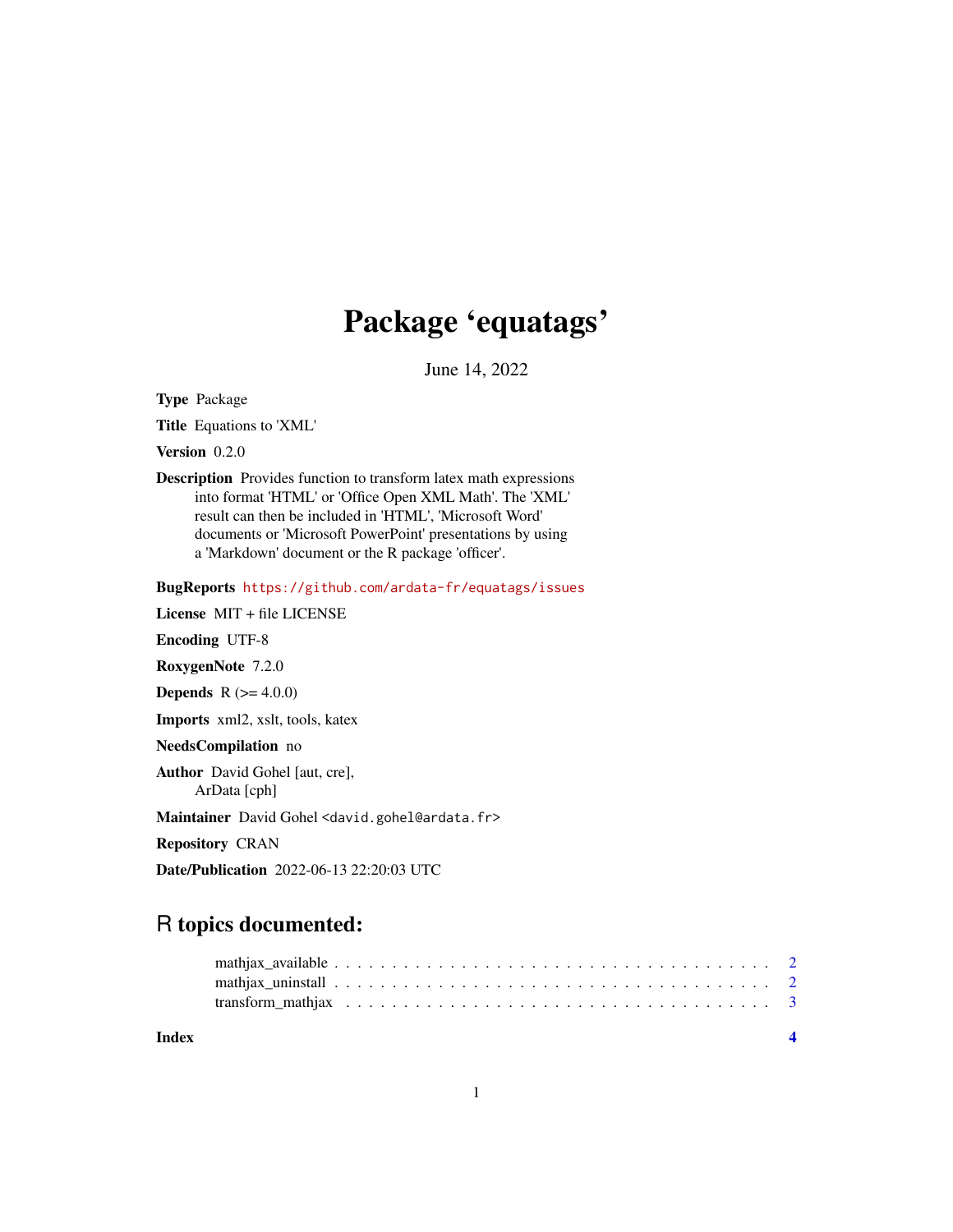<span id="page-1-2"></span><span id="page-1-0"></span>mathjax\_available *Is 'mathjax-node' available*

#### Description

Checks if 'mathjax-node' is available.

'mathjax-node' should be removed with command [mathjax\\_uninstall\(\)](#page-1-1) because it is not used anymore thanks to package 'katex'.

#### Usage

mathjax\_available()

#### Value

a single logical value.

#### See Also

Other tools for 'mathjax-node': [mathjax\\_uninstall\(](#page-1-1))

#### Examples

mathjax\_available()

<span id="page-1-1"></span>mathjax\_uninstall *Uninstall 'mathjax-node'*

#### Description

Removes 'mathjax-node'.

'mathjax-node' should be removed with command [mathjax\\_uninstall\(\)](#page-1-1) because it is not used anymore thanks to package 'katex'.

#### Usage

```
mathjax_uninstall()
```
#### Value

a single logical value, FALSE if the operation failed, TRUE otherwise.

#### See Also

Other tools for 'mathjax-node': [mathjax\\_available\(](#page-1-2)) Other tools for 'mathjax-node': [mathjax\\_available\(](#page-1-2))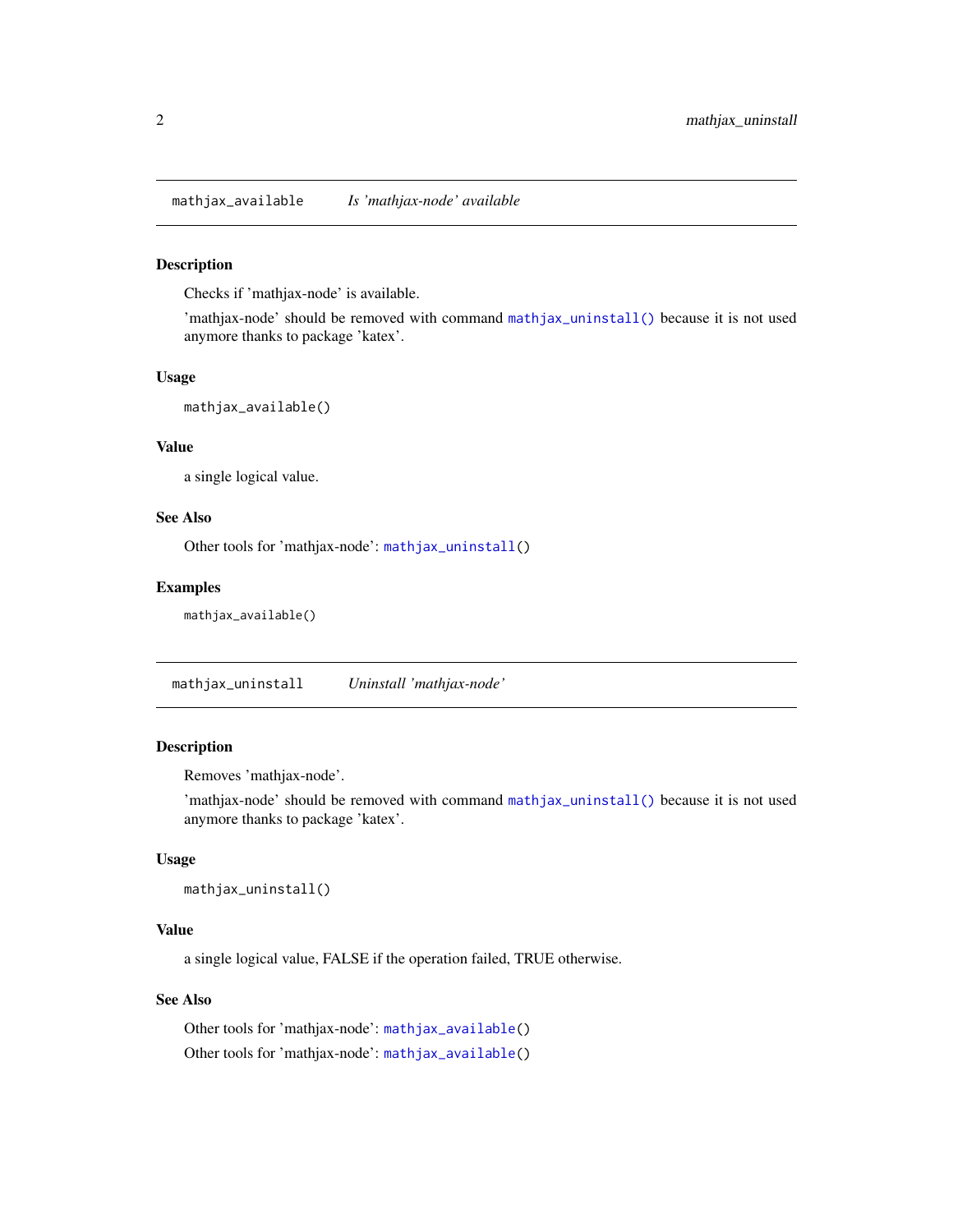#### <span id="page-2-0"></span>transform\_mathjax 3

#### Examples

```
if(mathjax_available()) {
 mathjax_uninstall()
}
```
transform\_mathjax *'MathJax' equation as 'HTML' or 'MathML'.*

#### Description

Get 'HTML' or 'MathML' XML codes corresponding to the rendering of 'MathJax' equations.

#### Usage

transform\_mathjax( $x$ , to = "html")

#### Arguments

| x  | MathJax equations                     |
|----|---------------------------------------|
| to | output format, one of 'html' or 'mml' |

#### Value

a character vector that contains 'html' or 'mml' codes corresponding to the equations.

#### Examples

```
x \leq -c("(ax^2 + bx + c = \emptyset)","x = {-b \l \pm \l\sqrt{b^2-4ac} \l\over 2a}."z \le transform_mathjax(x = x, to = "html")
cat(z, sep = "\\n\\n")z \le transform_mathjax(x = x, to = "mml")
cat(z, sep = "\\n\\n")
```